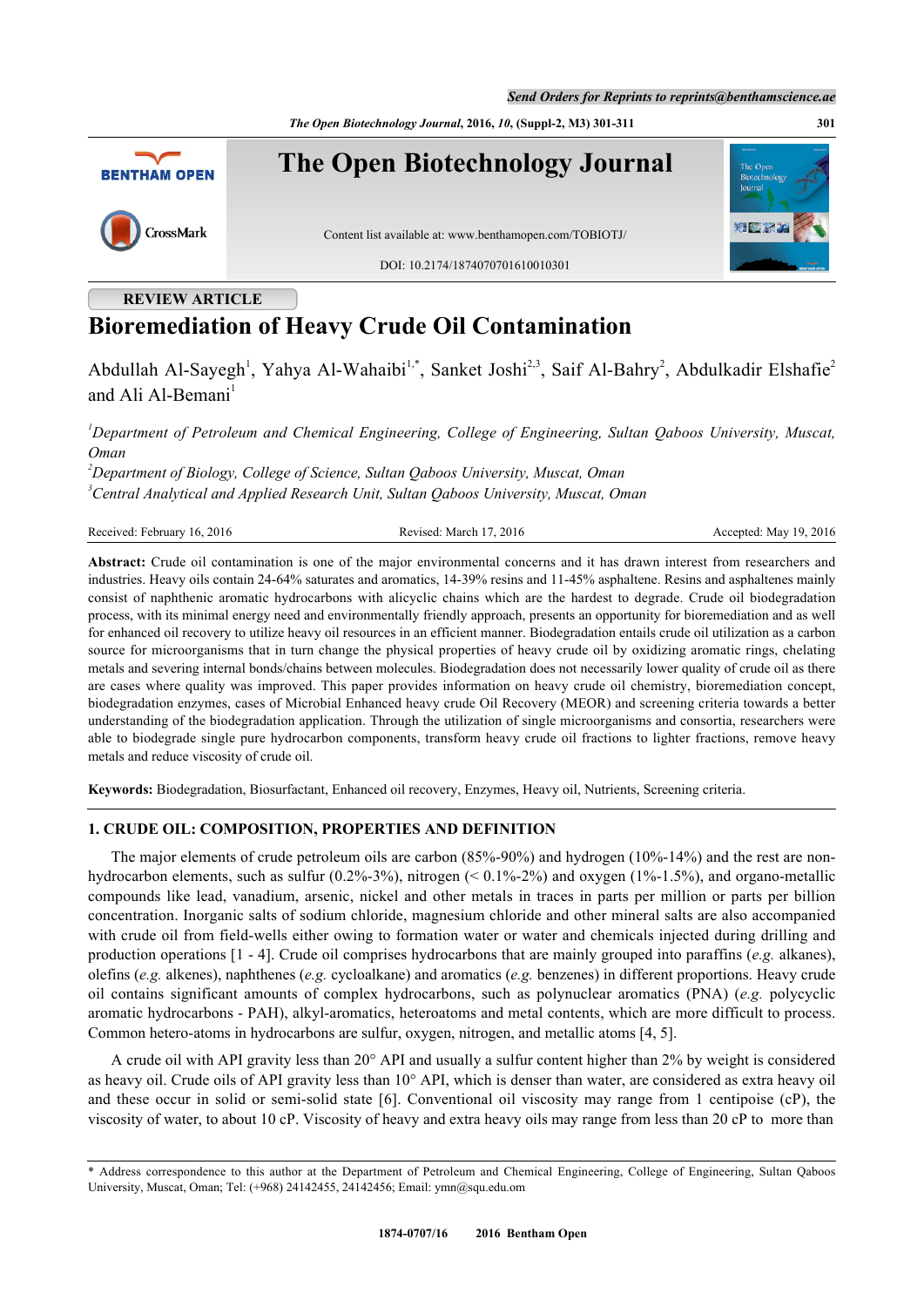1,000,000 cP [[7\]](#page-7-1). Typically, conventional oils contain 67-97% saturates and aromatics, 2-33% resins and <0.1-12% asphaltene; and heavy oils contain 24-64% saturates and aromatics, 14-39% resins and 11-45% asphaltene [[8\]](#page-7-2).

Heavy oils contain substantial amounts of resins and asphaltenes in addition to asphaltogenic acids/compounds, diamondoids and derivative, heavy aromatic hydrocarbons (PNA/PAHs), mercaptans, metal carbenes/organometallic and wax [[2,](#page-6-3) [4,](#page-6-1) [5](#page-6-2)]. Asphaltene increases crude oil viscosity and tendency to form emulsions, polymers, and coke [[9\]](#page-7-3). Resins and asphaltenes play a major role in shaping the colloidal nature of heavy oils; hence, the industry's interest in these heavy oil fractions in particular [[10\]](#page-7-4). Resins and asphaltenes contain numerous heteroatoms as they usually encompass 30-60% of the total sulphur, 70-90% of total nitrogen and 80-90% of the total vanadium and nickel present in a crude oil [\[11](#page-7-5)]. Asphaltenes are the heaviest and most polar components of petroleum fluids [[12,](#page-7-6) [13\]](#page-7-7).

#### **2. BIODEGRADATION OF CRUDE OIL AND ENHANCED OIL RECOVERY**

Biodegradation is degradation caused by enzymatic process resulting from the action of cells [[14\]](#page-7-8). Bioremediation is defined as the process in which organic wastes are biodegraded under controlled conditions to a safe state or at least to an acceptable level [[15\]](#page-7-9). Bioremediation activities endeavor to increase naturally found degradation rates by adding exogenous microorganisms (bioaugmentation) or stimulating indigenous ones (biostimulation). Bioaugmentation received much attention in recent years as it involves microbes that possess high genetic potential to metabolize a wider spectrum of petroleum hydrocarbons, which is much more effective than biostimulation [[16](#page-7-10)]. Yet, bioaugmentation process may still fail at a field trial stage due to poor bioavailability of pollutants, protozoan predation or competition from native microbiota [[16\]](#page-7-10). Thus, generally bioremediation as a solution that should be evaluated for each individual case of pollution [[16](#page-7-10)]. Crude oil spills that occur during transportation and storage operations, has intensified the oil pollution problems. The persistence of oil may continue even for decades after decontamination[[17\]](#page-7-11). The biodegradability efficiency of the oil components generally decreases in the following order: n-alkanes, branched-chain alkanes, branched alkenes, low molecular weight n-alkyl aromatics, monoaromatics, cyclic alkanes, polycyclic aromatic hydrocarbons (PAHs) and asphaltenes [[18](#page-7-12)]. n-Alkanes which have short hydrocarbon chains are easier to biodegrade than these which have long chains. Rahman *et al.* [[19\]](#page-7-13) showed that nC8-nC11 were degraded completely followed by nC12-nC21, nC22-nC31 and nC32-nC40 with percentage degradations of 100%, 83-98%, 80-85% and 57-73% respectively.

Crude oil contains a large number of non-hydrocarbon components and any alteration in their qualitative or quantitative composition may significantly alter the characteristics of the crude oil. Crude oil biodegradation entails utilization of the crude oil as a substrate for the introduced microbial population[[20](#page-7-14)] and alteration of physical properties through bioproducts [\[9](#page-7-3)]. Different reactions that could change the physical properties of heavy crude oil such as oxidizing aromatic ring of a large molecule, chelating metals present in asphaltene aggregates and severing internal bond between asphaltene molecules and large aliphatic chains [[13](#page-7-7)]. The general bacterial mechanisms for accessing petroleum hydrophobic substrates are interfacial accession by direct contact of the cell with the hydrocarbon and biosurfactant-mediated accession by cell contact with emulsified hydrocarbons [[21](#page-7-15)]. Biosurfactants are surface-active chemicals produced by microorganisms in order to adsorb, emulsify, wet, or disperse or solubilize water-immiscible material to use them as a food source [[22](#page-7-16)]. Biosurfactants enhances substrate bio-availability of non-aqueous phase liquids (NAPL), PAHs and other degraded products by increasing oil surface area [[23,](#page-7-17) [24\]](#page-7-18). Unlike synthetic surfactants, biosurfactants are safe and biodegradable. Many biosurfactants do not comprise true micelles, which may assist direct transfer of the surfactant-associated PAH to bacteria by avoiding nonbioavailability of PAHs inside micelles of synthetic surfactants [\[25](#page-7-19)].

The biodegradation concept could also be applied for enhance oil recovery at petroleum reservoir if suitable bacteria, nutrients and reservoir conditions are available. Microbial enhanced oil recovery (MEOR) employs biotechnology to the problems of the petroleum industry [[26](#page-7-20)]. Dwindling light crude oil sources have led explorers to utilize the low quality heavy crude oil resources that are estimated at seven times that of conventional crude oils [[27](#page-7-21)] and investigate different means of heavy oil recovery. MEOR needs little input of energy to produce microbial metabolites in microbial cell factories and its field application does not directly depend on the global crude oil price in comparison to other EOR techniques [\[28](#page-8-0)]. MEOR methods are considered more economical and eco-friendly compared to conventional EOR [\[29](#page-8-1)]. While the production cost of deep water field with gas and water injection is 3-4 USD/barrel, non-conventional Canadian and Orinoco oil sand is 6 USD/barrel for cold production and 17 USD/barrel for hot/steam production. The production cost of hydrocarbon degrading anaerobic facultative microorganisms is 1.4 - 2.4 USD/barrel [\[9](#page-7-3)].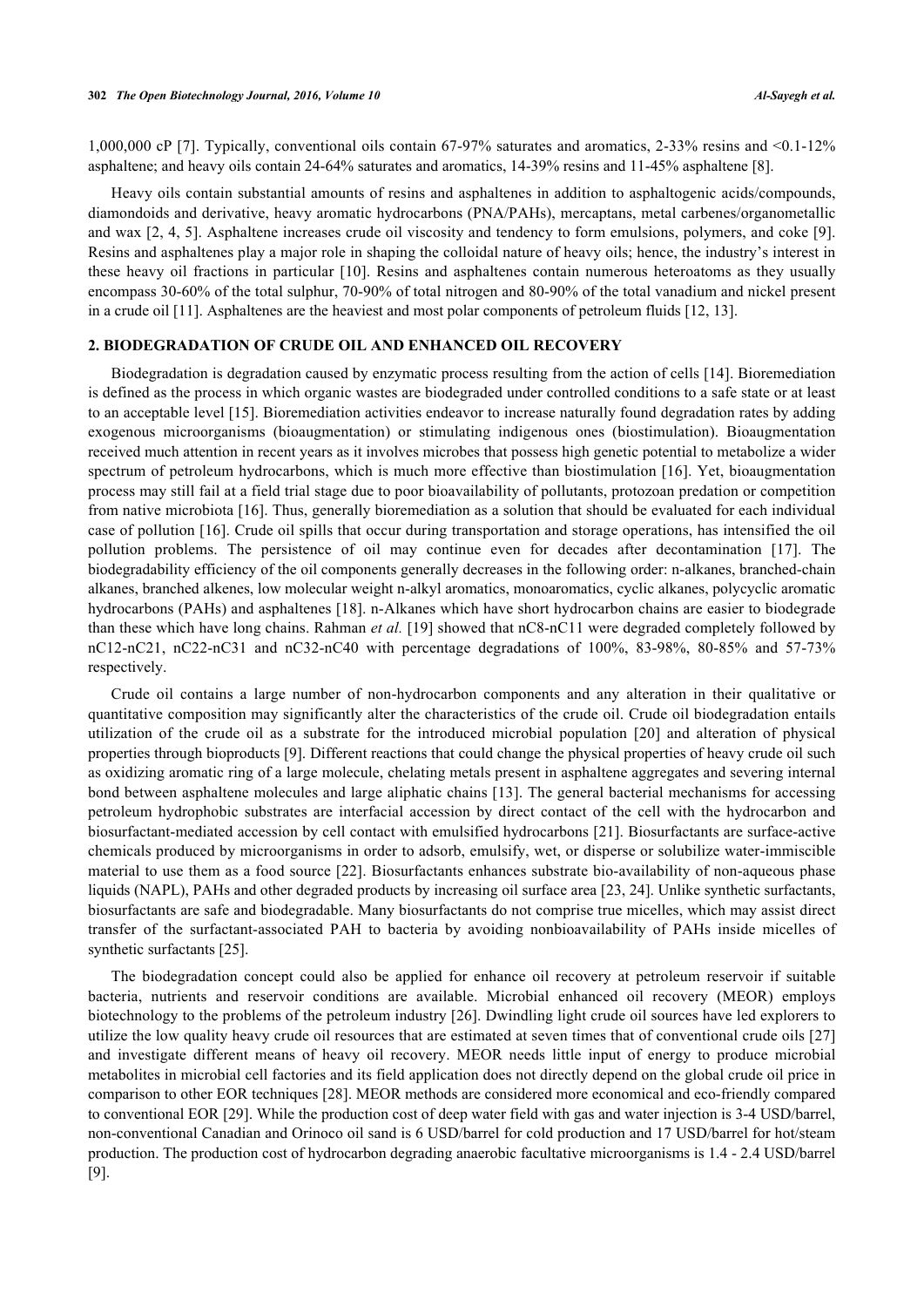MEOR processes address the same physical parameters as chemical enhanced oil recovery (CEOR). Therefore, they are subject to the same technical difficulties such retention, dissipation and consumption of chemicals in the formation. The essential difference between MEOR and CEOR resides in the method of introducing recovery-enhancing chemicals into reservoir. Accordingly, MEOR should be evaluated on the same basis as CEOR [\[30](#page-8-2)]. MEOR technology requires consideration of reservoir properties in terms of salinity, pH, temperature, pressure and nutrient availability. Many petroleum reservoirs have high NaCl concentrations and high temperature, and require the use of microbes that can tolerate these conditions. Since molds, yeasts, algae and protozoa are not suitable due to their size or inability to grow under the conditions present in reservoirs, only bacteria are considered promising candidates for MEOR [\[31\]](#page-8-3). According to the type of production problem, microbial delivery processes can be grouped into wellbore cleanup, well stimulation and enhanced water flooding [\[32](#page-8-4)]. The biological upgrading goal is to include all activities that make the oil easier to produce and transport, as well as the chemical changes that increase the value of the oil[[13](#page-7-7)]. For biodegradation to succeed as an EOR method, it should reduce concentration of heavy hydrocarbon fractions and increase concentration of the lighter fractions.

#### **3. BACTERIAL BIODEGRADATION ENZYMES**

Bacteria with respect to their oxygen requirements are categorized as aerobes, anaerobes, and facultative and each of these categories can be either mesophilic or thermophilic; *i.e.* capable of life below or above 45°C respectively. The type and yield of metabolic products can be controlled largely by modifications of environmental conditions and nutrients [[1](#page-6-0)]. There are at least 79 bacterial genera that can use hydrocarbons as a sole carbon and energy source, as well as 9 cyanobacterial genera, 103 fungal genera and 14 algal genera that are known to degrade or transform hydrocarbons [\[33](#page-8-5)]. Prince *et al.* [\[34](#page-8-6)] listed more than 175 genera of bacteria that are able to grow using hydrocarbons as sole or major carbon source. Bacteria is more versatile than fungi; thus, takes a greater part during biotransformation of hydrocarbons. However, there is no single species which will completely degrade any complex class of hydrocarbons [\[35](#page-8-7)].

Reactions involving biopetrochemicals and hydrocarbon degrading organisms were reported by Buehler, Schmid [\[36](#page-8-8)]. So far, only oxygen-dependent reactions have been exploited industrially for enzymatic synthesis of fine chemicals from petroleum substrates. In order to utilize bioremediation reactions for biocatalysis or biotransformation, it is necessary to prevent the future degradation and metabolism of the product of choice.

The increase in the rate of substrate transformation may be obtained by controlling enzymatic or regulatory step of the metabolic pathway and by the elevation of the activity of the rate-limiting protein. Enzymes such as oxidoreductase (laccases and cytochrome-P450 mono-oxygenase (CYPs)) are being exploited for degradation of PAHs [\[37\]](#page-8-9). Phenotypic traits such as hydrocarbon degradation are frequently carried on plasmids; *e.g.*, Oct, Nah7, dox, TOL, etc [\[34](#page-8-6)]. On genes, hydrocarbon catabolic genes: alkM, alkB and xylE genes are responsible for biodegradation of alkanes and aromatic compounds [[38\]](#page-8-10) and xylene monooxygenase (xylM), catechol 2,3-dioxygenase (C23O), and benzoyl-CoA reductase (bcr) genes are responsible biodegradation of monoaromatic hydrocarbons[[39\]](#page-8-11). Bacteria could employ multiple alkane hydroxylases including both alkane hydroxylases (pAHs) and cytochrome-P450 enzymes to consume overlapping substrate ranges such as *Rhodococcus erythropolis* which has up to five pAHs and two CYP153s. However, bacteria could lose its enzyme activity due to operon down-regulation. For example, extended incubation of *P. putida* GPo1 on n-alkane containing medium caused in the loss of n-alkane oxidizing activity [\[21](#page-7-15)].

Xu *et al.* [[40\]](#page-8-12) investigated the distribution of enzyme in different cell parts produced by a microbial consortium and the degradation of naphthalene, phenanthrene, pyrene and crude oil by the osmotic shock method. It was observed that metabolic efficiency of periplasmic, cytoplasmic and extracellular enzymes secreted by a microbial consortium differed according to the utilized substrate. For crude oil, intracellular enzyme activity was higher than extracellular. The authors also investigated the adsorption and uptake of PHCs by live and heat-killed microorganisms. Bioadsorption remained stable for naphthalene, phenanthrene and pyrene whereas crude oil was reduced by dead organisms.

Biodegradation process differs under aerobic and anaerobic conditions. Aerobic biodegradation starts with using molecular oxygen as a co-substrate in mono- or dioxygenase reactions which enable the terminal or sub-terminal hydroxylation of alkane chains or the mono or dihydroxylation of aromatic rings. On the other hand, there are several proposed anaerobic biodegradation mechanisms; however, only addition to fumarate by glycyl-radical enzymes and hydroxylation with water by molybdenum cofactor containing enzymes of an alkyl substituent *via* dehydrogenase have been characterized in terms of metabolites and enzymes involved[[41](#page-8-13)]. Degradation rates were affected by the temperature range in which the activity occurs. Under normal soil conditions, maximum degradation can be achieved at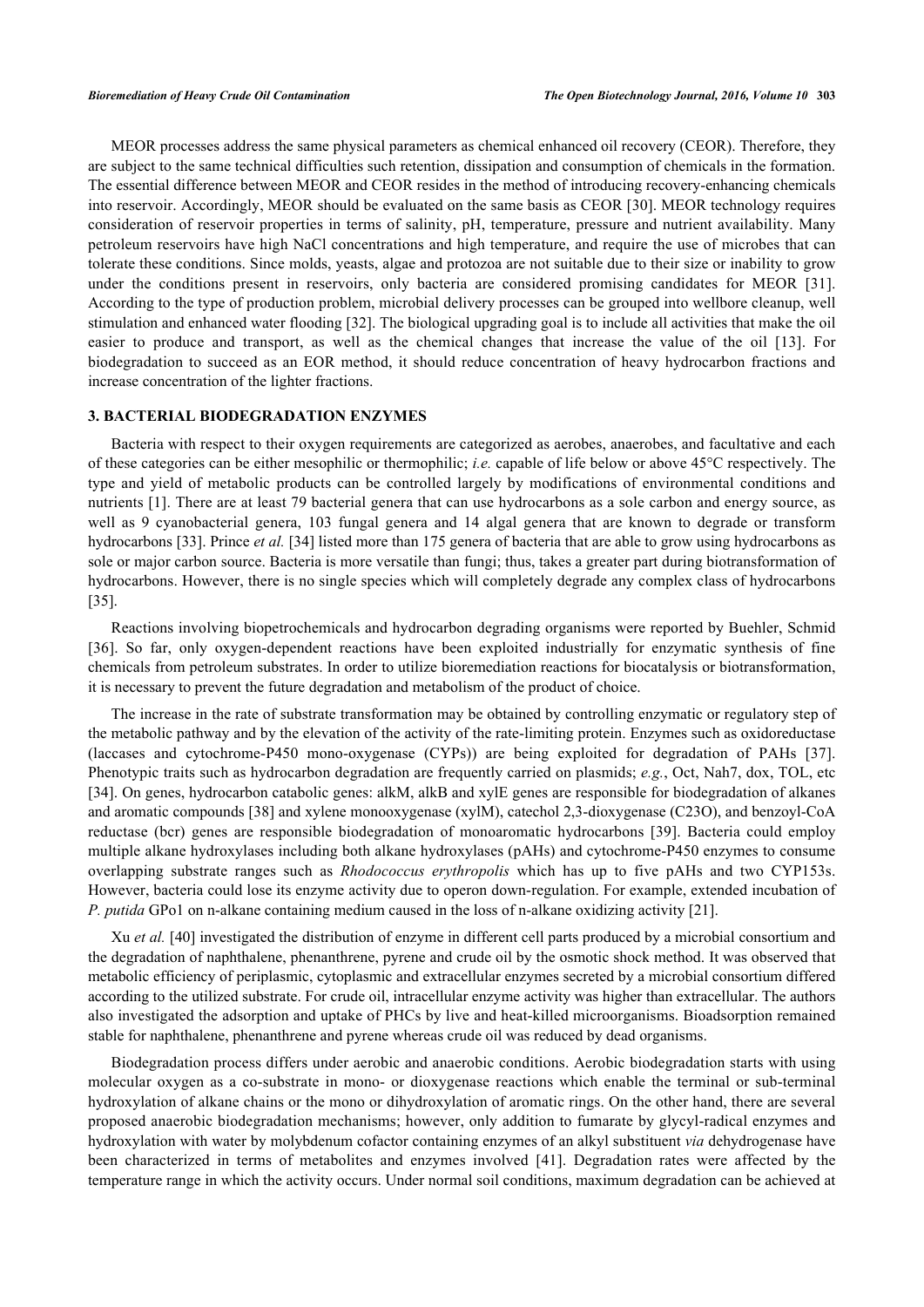30°- 40° C while at fresh water and marine environments, optimum temperature ranged between 20°-30° C and 15°- 20° C respectively [[23\]](#page-7-17).

#### **4. EFFECT OF NUTRIENTS AND SALINITY ON BIODEGRADATION**

For effective biodegradation process, nitrogen, phosphorus, and in some cases iron are important nutrients [\[23\]](#page-7-17). Studies on effects of oil Carbon: Nitrogen: Phosphorus ratios on microbial growth and degradation of oily wastes were not conclusive to devise a fixed recipe since soils, nutrient levels, oil concentrations, and time of incubation parameter varied [[42\]](#page-8-14).

Phosphate and nitrate salts are the most common additives which enhance the growth of bacteria effect on the bacterial population [\[43\]](#page-8-15). Also higher temperatures,  $(NH_4)_2SO_4$  and  $K_2HPO4$  concentrations enhance the growth [[44\]](#page-8-16). However, using excessive nutrient concentrations inhibit the biodegradation activity [\[23](#page-7-17)].

To speed up the biodegradation process, yeast extract at 0.01-1% w/v or a similar complex mixture of nutrients may be added to provide a ready supply of compatible solutes such as glycine betaine that can be taken up by the cell, or some other growth factor such as particular amino acid and vitamin. Moreover, co-metabolic degradation of high molecular weight PAHs can be enhanced by the addition of metabolites such as salicylate [\[45\]](#page-8-17). Adding surfactants to soils and slurries at high doses (10s to 1000s of mg/kg) at or above the critical micelle concentration (CMC) for promoting PHC solubililization actually inhibits biodegradation due to surfactant toxicity on microbial cells and/or rapid utilization of surfactant in preference to hydrocarbons. Yet, the use of biodegradable surfactants at high concentrations increases biochemical oxygen demand loading and Oxygen, Nitrogen, and Phosphorus nutrient consumption in soils [\[42\]](#page-8-14). Addition of chemical fertilizers, wood chips and animal manure could help the biodegradation process. In tests performed by Minai-Tehrani, Herfatmanesh [\[43\]](#page-8-15), 54% crude oil biodegradation were obtained with the addition of chemical fertilizers and wood chips and 46% crude oil biodegradation with the addition of animal manure.

Since marine oil spills and petroleum reservoir systems are hypersaline in nature, halophilic bacteria may be more suitable for the biodegradation success. Under saline conditions bacteria must synthesize compatible solutes (which causes slow bacterial growth) and overcome decreasing solubility of both oxygen and hydrocarbons as salinity increases [\[45](#page-8-17)]. Tam *et al*. [\[46\]](#page-8-18) noticed that growth and biodegradation percentages of a consortium made up of two to three different bacterial isolates were not higher than that of individual isolates at low salinity (0 and 10 ppt). However, at high salinity (35 ppt), growth was inhibited and biodegradation of phenanthrene (a tricyclic polycyclic aromatic hydrocarbon) of single bacterial isolates reduced but less inhibitory effect was found on the mixed culture.

#### **5. CASE STUDIES**

The mechanisms of biodegradation is complex processes which involve multiple biochemical reactions using one or many bioproducts such as gases, acids, solvents, biosurfactants, biopolymers and biomasses [[47](#page-8-19)]. Biotechnological applications in the petroleum industry includes the biodesulfurization, biodenitrogenation, biodemetallation and biodegradation aspects [[29,](#page-8-1) [31\]](#page-8-3) which represent the biological upgrading processes of heavy oil. The key microbial recovery mechanisms are interfacial tension (IFT) reduction, selective plugging, viscosity reduction, biodegradation and wettability alteration[[48](#page-8-20)]. The factors affecting MEOR process are porosity, permeability, pressure, temperature, dissolved gases, pH, salinity and API gravity[[49\]](#page-8-21). Table**1** highlights some of the bioremediation and microbial enhanced heavy oil recovery through biodegradation cases reported by many researchers.

<span id="page-3-0"></span>

|  |  |  |  |  |  | Table 1. Heavy oil recovery and biodegradation cases. |  |
|--|--|--|--|--|--|-------------------------------------------------------|--|
|--|--|--|--|--|--|-------------------------------------------------------|--|

| Microorganism/Metabolite                                          | References<br><b>Results</b>                                                                                                       |      |  |
|-------------------------------------------------------------------|------------------------------------------------------------------------------------------------------------------------------------|------|--|
| Alphaproteobacteria,<br>gamma-proteobacteria and Bacilli.         | Bacterial consortia degraded heavy crude oil from initial $C_{37+}$ to light hydrocarbons<br>ranging between $C_{11}$ - $C_{22}$ . |      |  |
| <i>Biosurfactant produced by B. licheniformis <math>R2</math></i> | Enhanced heavy oil recovery by reducing ST/IFT. 37.1% additional oil was<br>recovered.                                             |      |  |
| <b>Biosurfactant produced by B. subtilis B30</b>                  | Emulsified heavy and light crude oil. The biosurfactant enhanced light oil recovery<br>by 17-26% and heavy oil recovery by 31%.    |      |  |
| <b>Acinetobacter</b>                                              | 94% biodegradation of saturated hydrocarbon fraction of crude oil after 5 days<br>(industrial scale: 1 ton fermenter)              |      |  |
| Oil-degrading bacteria and fungi at a wet land                    | oil in water content decreased from 2-10 mg/l to less than 0.2 mg/l                                                                | [54] |  |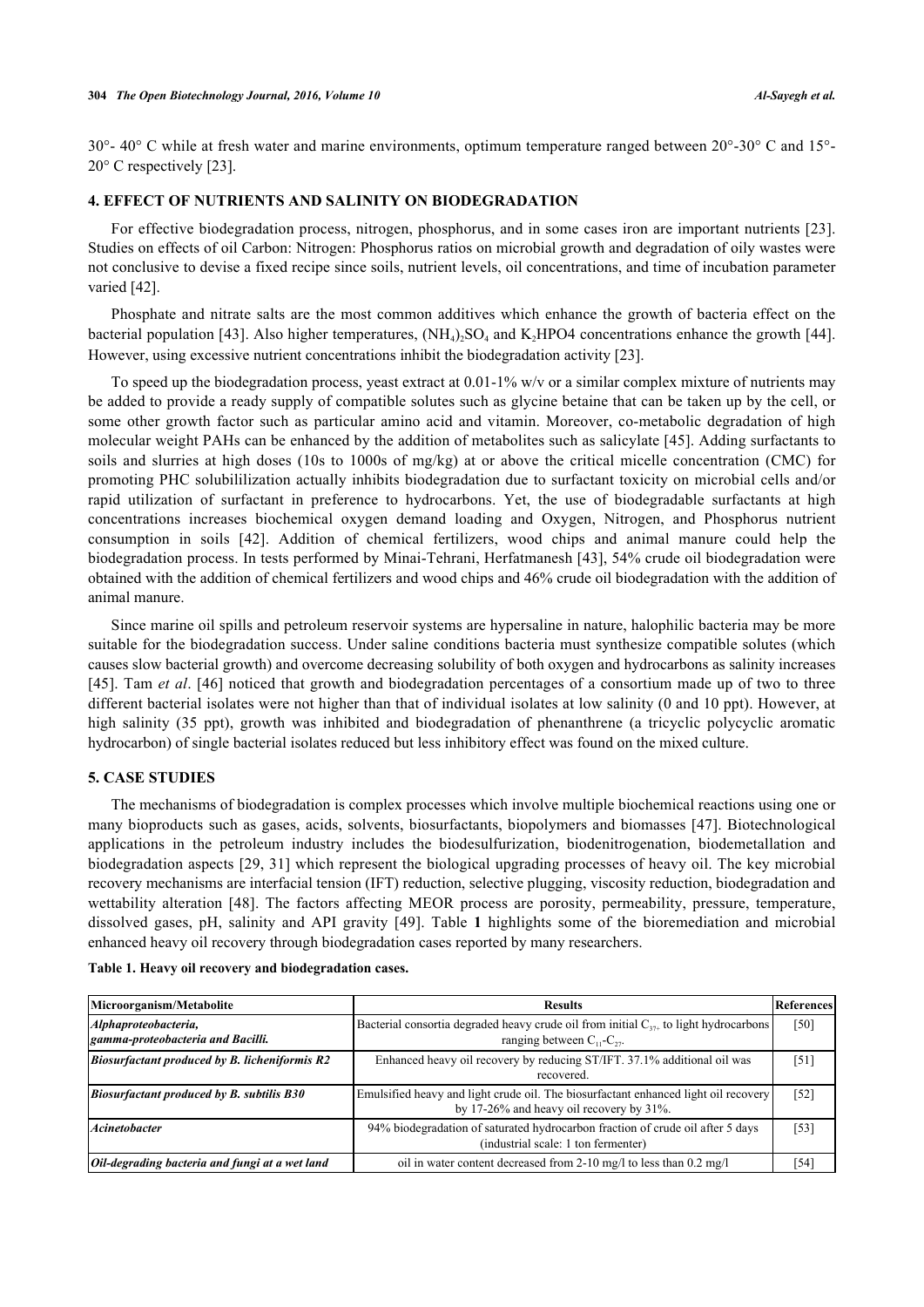*(Table ) contd.....*

| 1  31<br>Microorganism/Metabolite                                                            | <b>Results</b>                                                                                                                                                                                                                                          | <b>References</b> |
|----------------------------------------------------------------------------------------------|---------------------------------------------------------------------------------------------------------------------------------------------------------------------------------------------------------------------------------------------------------|-------------------|
| Mycobacterium frederiksbergense &<br><i><b>Acinetobacter</b></i>                             | Total Petroleum Hydrocarbons (TPH) reduction by consortium, Mycobacterium<br>frederiksbergense and Acinetobacter of 25.1%, 22.3% and 14.5% at sterile<br>conditions respectively and 22.8%, 21.3% and 12.35% at non-sterile conditions<br>respectively. |                   |
| Pseudomonas aeruginosa, Bacillus cereus,<br>Staphylococcus epidermidis, & Micrococcus luteus | P. aeruginosa SBL and B. cereus Z4B-11 degraded 70% and 50% of phenanthrene<br>after one week of incubation, respectively.                                                                                                                              |                   |
| <b>Burkholderia.</b>                                                                         | Removal efficiencies of heavy metals from contaminated soils of 44.0% for Zn,<br>32.5% for Pb, 52.2% for Mn, 37.7% for Cd, 24.1% for Cu and 31.6% for As,<br>respectively.                                                                              | [56]              |
| Burkholderia cepacia GS3C, Sphingomonas<br><b>GY2B</b> and Pandoraea<br>pnomenusa GP3B       | TPH concentration in soil was reduced by 64.4%; however, phytotoxicity and<br>Photobacterium phosphoreum ecotoxicity was increased.                                                                                                                     |                   |
| <b>Rhodococcus</b>                                                                           | $65.27 \pm 5.63\%$ of crude oil was degraded in 9 days.                                                                                                                                                                                                 | $[58]$            |
| Garciaella petrolearia                                                                       | 42% viscosity reduction of heavy oil (2,637 cP at $50^{\circ}$ C).                                                                                                                                                                                      | [59]              |
| Enterobacter cloacea                                                                         | 76.3% maximum degradation at 0.25% (w/v) heavy crude oil concentration.                                                                                                                                                                                 | [60]              |
| <b>Pseudomonas &amp; Bacillus</b>                                                            | 48% biodegradation of asphaltene by a mixed culture of five strains                                                                                                                                                                                     | [61]              |
| Serratia, Raoultella & Ochrobactrum                                                          | The consortium reduced 37.3% of resins while, aliphatic and aromatic compounds<br>increased by 86.8% and 6.7%, respectively.                                                                                                                            | [11]              |
| Indigenous soil microflora                                                                   | Degraded resins and asphaltenes by $41.5 \& 35.0$ wt% respectively within 180 days.                                                                                                                                                                     | [62]              |
| Bacillus, Pseudomonas aeruginosa, &<br><b>Micrococcus</b>                                    | 83 to 96% of 2500 mg/L asphaltene was degraded within 21 days at 30° C                                                                                                                                                                                  | [63]              |
| <b>Geobacillus</b>                                                                           | Reduced oil viscosity at 50°C by 15.4% to 23.8% at the lab scale and by 1.8% to<br>14.1% at the field scale.                                                                                                                                            |                   |
| <b>Bacillus licheniformis and Bacillus subtilis</b>                                          | Biotransformed heavier hydrocarbons at heavy crude oil to lighter ones (C12 and<br>C14). B. licheniformis AS5 recovered 16% additional oil at core flooding<br>experiments.                                                                             | $[65]$            |

Microbial biodegradation process could produce more than one microbial bio-product to facilitate further crude oil degradation. For example, organic acid, bio-gas and polysaccharide (biopolymer) bio-products produced by the bacterial strain *Streptococcus* sp. BT-003 aided biodegradation and usage of crude oil as the only source of carbon. The bio-products caused crude oil emulsification and crude oil viscosity reduction from 8000-15000 mPa·s to 50-250 mPa·s [\[47](#page-8-19)]. Produced glycolipid biosurfactant, by *Bacillus methylotrophicus* USTBa bacterial strain, lowered surface tension of water to 28 mN/m at CMC of about 38 mg/L and showed emulsification activities and enhanced crude oil biodegradation[[66\]](#page-9-16).

Employing more than one bacterial strain to enhance biodegradation is an attractive option. Rahman *et al*. [[67](#page-9-17)] achieved higher bacterial growth and crude oil degradation by mixed bacterial consortium (78% degradation of BH crude oil at 1% crude oil concentration) than by individual bacterial cultures (ranging between 66% degradation by *Pseudomonas* sp. DS10-129 and 41% degradation by *Flavobacterium* sp. DS5-73 at the same concentration. Cameotra, Singh [[68\]](#page-9-18) reached more than 98% crude oil degradation when nutrient mixture and a crude biosurfactant preparation were mixed with a consortium.

Tavassoli *et al.* [[61\]](#page-9-11) demonstrated 48% biodegradation of asphaltene by a mixed culture of five strains exceeding the highest ever reported asphaltene biodegradation result (35%). Generally, microbial growth on hydrocarbons at anaerobic conditions is slow in comparison to microbial growth at aerobic conditions [[69\]](#page-9-19). However, that does not eliminate the possibility of having comparable results under aerobic and anaerobic conditions evidenced by *Streptococcus* sp. BT-003 strain[[47\]](#page-8-19).

Bacterial strain *Garciaella petrolearia* TERIG02 showed preference to, unlike the majority of microbes, toxic asphalt and aromatics compounds and was able to reduce viscosity of heavy oil (2,637 cP at 50 $^{\circ}$ C) by 37% when asphalt was the only source of carbon and by 42% when molasses was added [[59](#page-9-9)]. Bio-gases and bio-solvents were responsible for the decreased surface and interfacial tensions and emulsification processes. The authors added that biomass by itself may aid in increasing sweep efficiency at reservoir applications. *Enterobacter cloacea* ERCPPI-1 bacterial strain through utilizing heavy crude oil as the sole carbon source reached a maximum of 76.3% of degradation at 0.25% (w/v) concentration of heavy crude oil after 21 days of incubation and it produced biosurfactant, with high oil spreading and emulsification properties. Nevertheless, at 10% heavy crude oil concentration, degradation percentage by the strain decreased to 19.1% only [\[60](#page-9-10)].

Huang *et al*. [\[64\]](#page-9-14) isolated KSH-1 (unidentified), KSH-2 (*Geobacillus* sp.) and KSH-3 (*Geobacillus* sp.) from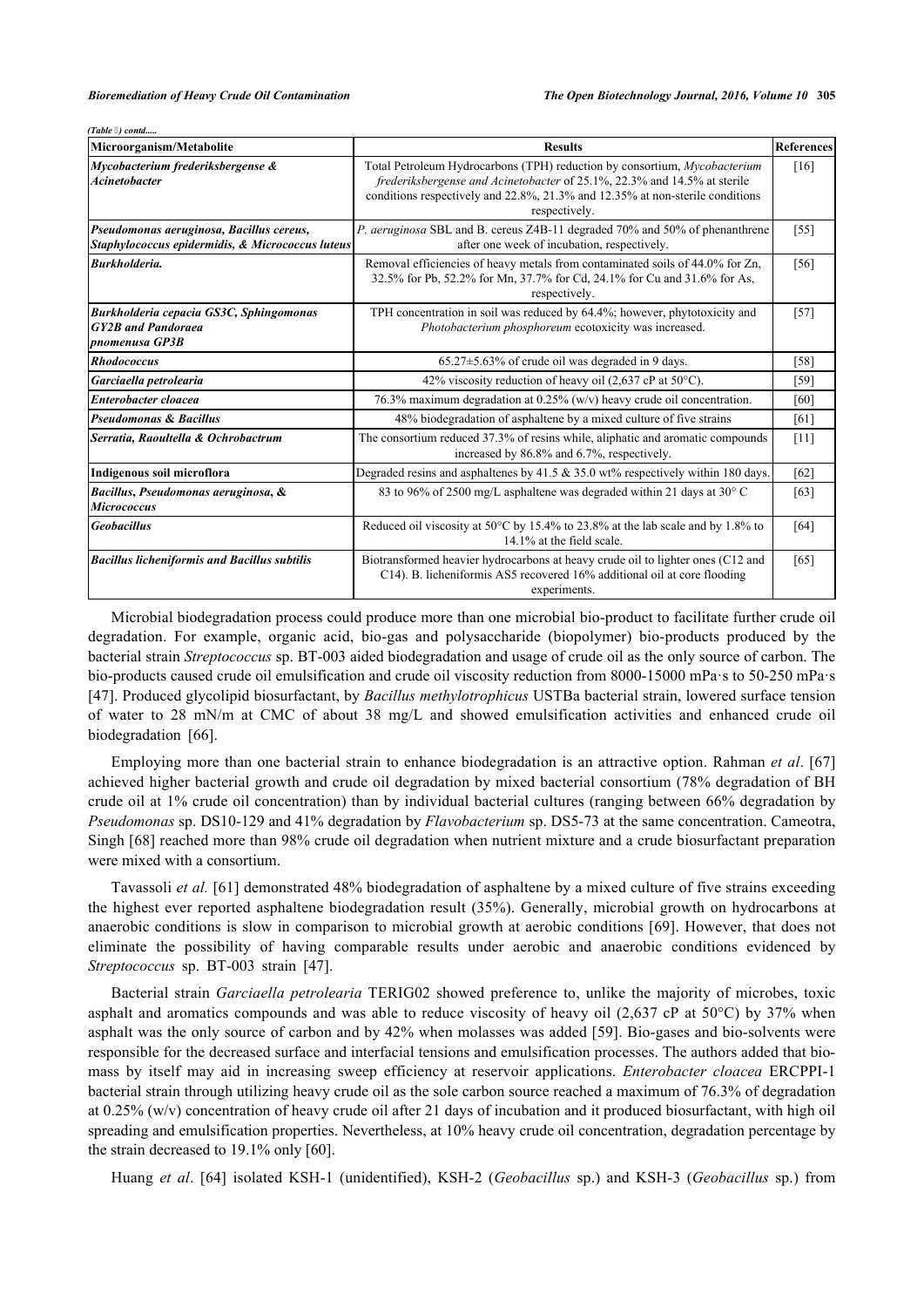produced water of Unit Jian-12, Huabei heavy oil field, China (204 mP.s at 50°C) where water flooding no longer recovered residual oil efficiently. The three strains were tested at laboratory and field scales [\(Table](#page-3-0) **[1](#page-3-0)**). At a lab scale, each bacteria biodegraded Huabei heavy crude oil and produced biosurfactant. At a field level, a two-cycle MEOR field trial was conducted as per the specified composition of MEOR injection. However, unexpected biomass and biofilm were produced under in-situ conditions, which caused injection profile modification blocking a thief zone. Injection was continued for about 25 days followed by 10-day shut-in period of injection wells. The total oil recovery increased by 1.5% and the average additional cost was \$11.31 per barrel.

Bachmann *et al.* [\[9](#page-7-3)] reported hydrocarbon-degrading and extracellular biosurfactant producing *Bacillus subtilis* strains degraded normal alkanes higher than  $C_{27}$  and increased percentage of less than  $C_{25}$  normal alkanes under anaerobic conditions. Besides, biotransformation could aid in breaking down precipitated paraffinic and asphaltic fractions at reservoir conditions thus restoring permeability. Bacterial strains could utilize n-alkanes which are solid at ambient temperature (*e.g.* paraffin waxes and  $C_{18}$  and longer) such as *Acinetobacter* sp. M-1 which metabolized  $C_{13}-C_{44}$ as a sole carbon source [\[21](#page-7-15)]. To get crudes and fuels into perspective in terms of carbon number, crude oil ranges from  $C_2$  to  $C_{60+}$ , gasoline fuel from C5 to  $C_{11}$ , kerosnene fuel from  $C_6$  to  $C_{16}$ , diesel fuel no.2 from  $C_8$  to  $C_{21}$ , jet fuels from  $C_5$ to C<sub>18</sub>, heating oil no. 2 from C<sub>8</sub> to C<sub>24</sub> and motor/lubricating oil from C<sub>10</sub> to C<sub>24</sub> [[42\]](#page-8-14).

Unlike n-alkanes, highly branched alkanes, cycloalkanes, 4 to 6 ring condensed aromatics, alkylated thiophenes and dibenzothiophenes are harder to biodegrade and are partially metabolized or are completely recalcitrant [[42\]](#page-8-14). The reactivity PAHs decreases in the following order: n-alkanes, Isoalkanes, cycloalkanes then aromatics [[62\]](#page-9-12). *Rhodococcus erythropolis* bacteria that could biotransform PAHs, polychlorinated biphenyls and dibenzothiophenes [[70\]](#page-10-0).

Karim *et al.* [\[71](#page-10-1)] tested biodegradation on low wax, low sulfur, low asphaltene and low pour point crude oil of 17-20 API° at lab and field levels. Biodegradation study indicated complete removal of normal/branched alkanes and partial removal of aromatics due to *in-situ* alteration without damaging Bokor's sandstone formation. However, the crude oil was already biodegraded before the microbial treatment and the API gravity did not change significantly even after two months after the five weeks shut-in of the three tested single well tests [[71](#page-10-1)]. This minor improvement in oil quality did not affect the bulk properties and it was observed at the gas chromatographic level by about 2% increase in abundance only.

<span id="page-5-0"></span>Bacterial isolates, from our ongoing study, showed almost complete degradation of heavy crude oil (13.3° API) within 36h incubation at 40° C at aerobic conditions (Fig. **[1](#page-5-0)**). The figure shows the clearance zones observed at well assays test carried for 3 bacterial isolates: AS1, AS3 and AS11 (GenBank NCBI accession numbers: KJ729814, KJ729816 and KJ729824 respectively) [\[65](#page-9-15)]. 16% additional oil was recovered at core flooding experiments.



**Fig. (1).** Well assays of AS1, AS3 and AS11 isolates shown on day-1 and day-2 of incubation at 40 °C. The different isolates were loaded at the first and fourth wells. The second and third wells are controls.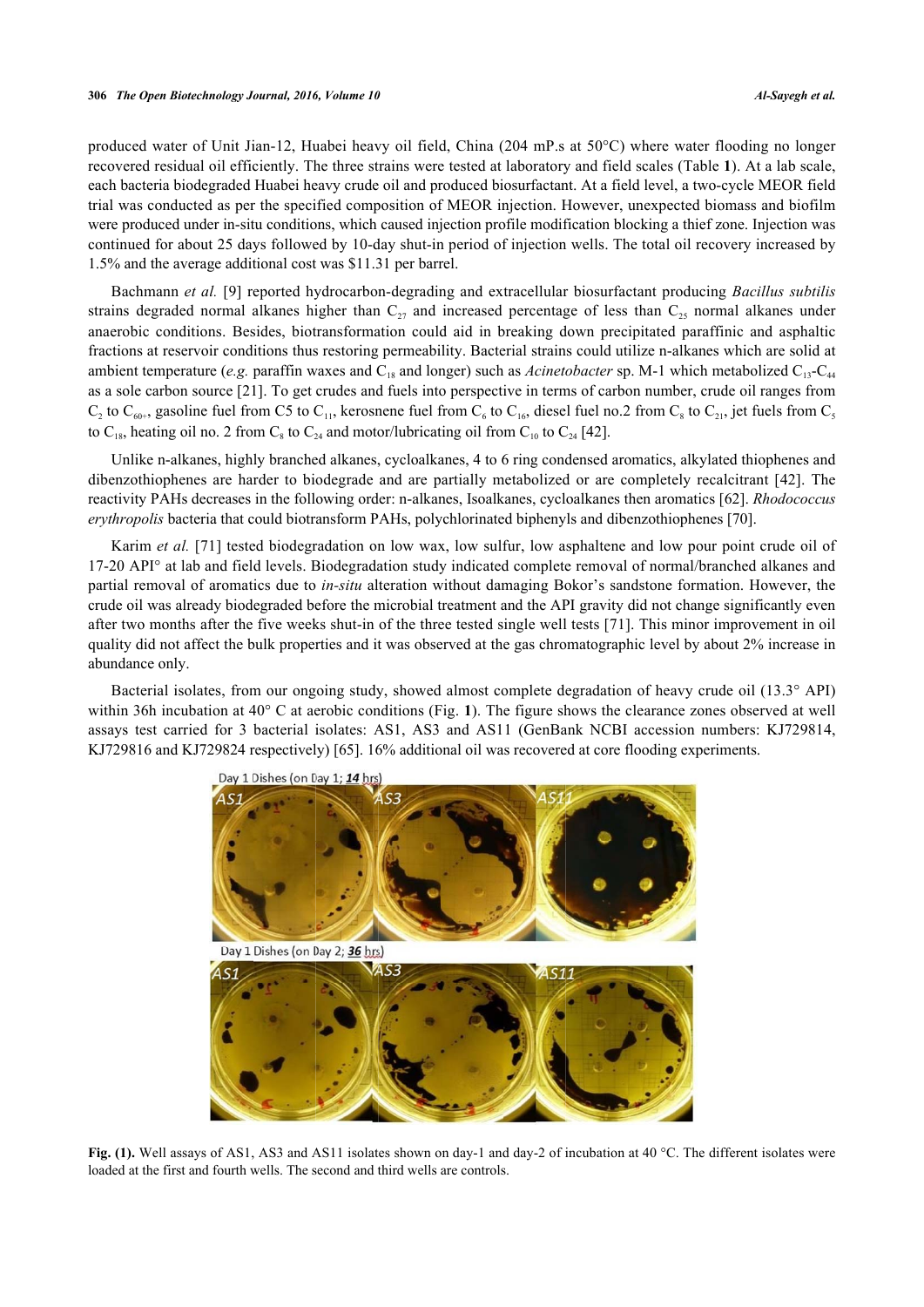A thorough survey on MEOR field trials from across the world was conducted by Maudgalya *et al.* [\[72](#page-10-2)] where 407 MEOR tests and field trials were reviewed. On biodegradation, 29 out of 34 (85%) trials were successful and the authors expressed if consistent success can be achieved as some tests have shown, oil biodegradation can be especially useful for heavy oil recovery.

Table **[2](#page-6-4)** shows some of the general screening criteria used to assess the possibility of the MEOR application. These criteria by the different authors are similar on some of the parameter; nevertheless, there are some parameters with noticeable range differences. The application of biodegradation process is not limited to a certain predefined range but rather controlled by the ability of involved microorganisms.

<span id="page-6-4"></span>

| Table 2. MEOR screening criteria. |
|-----------------------------------|
|-----------------------------------|

|                                   |                | <b>Lazar*  DOE*</b>      | <b>Reviewed Projects</b><br>Range* | 24 Norwegian Fields<br>Range* | Jackson et al. [73]     | Karim et al. [71] |
|-----------------------------------|----------------|--------------------------|------------------------------------|-------------------------------|-------------------------|-------------------|
| Porosity (%)                      | $\geq$ 20      | $\overline{\phantom{0}}$ | $8 - 32$                           | $11 - 35$                     | ٠                       | $\geq 10$         |
| Permeability (mD)                 | $\geq$ 150     | > 50                     | $0.1 - 5,770$                      | $1 - 20,000$                  | 50 to 100               | $\geq$ 20         |
| Reservoir Temperature (°C)        | $\leq 70$      | < 80                     | $19 - 82$                          | $61 - 155$                    | $<60-70$                | < 132             |
| Salinity (g/l)                    | $\leq 150$     | $\leq 150$               | $1.4 - 104$                        | $14 - 273$                    | $***$                   | < 100             |
| Oil Viscosity (cP)                | $5 - 50$       | $\overline{\phantom{a}}$ | $3 - 50$                           | $0.1 - 4.83$                  | ${}< 500$               | $5 - 50$          |
| <b>Reservoir Depth (m)</b>        | $\blacksquare$ | < 2,347                  | $122 - 2,103$                      | $1,300 - 4,208$               | ۰                       |                   |
| pН                                | ۰              | ۰                        |                                    | ۰                             | 5-9 (6-8 ideal)         |                   |
| Down-hole Pressure                | ۰.             | ۰.                       |                                    | ٠                             | $\leq 3000 \text{ psi}$ |                   |
| <b>API Gravity (°API)</b>         | ۰              | ۰                        | ٠                                  | $\overline{\phantom{a}}$      | ٠                       | $10 - 50$         |
| Paraffin Wax (%)                  | ۰              | ۰                        |                                    | ٠                             | ۰                       | $\geq$ 3          |
| <b>Previous Biodegradation</b>    | ۰.             | ۰                        | $\overline{\phantom{a}}$           | ۰                             | ۰                       | Little or none    |
| <b>Pressure Gradient (psi/ft)</b> | ۰.             | ۰.                       |                                    | -                             | ۰                       | > 0.1             |
| Water Cut (%)                     | -              | ۰                        |                                    | ۰                             | ٠                       | $10 - 50$         |

\* Source: Awan *et al.* [[32\]](#page-8-4)

\*\* <8% Total dissolved solids (TDS) injected and produced waters

### **CONCLUDING REMARKS**

Microbial biodegradation of heavy crude oil holds a promising opportunity to remove or at least safely alleviate the environmental impact of oil spill cases. Biodegradation as a secondary objective could also satisfy energy needs through utilizing heavy deposits and avoiding the high costs associated with EOR technology. The main obstacle so far in the research of heavy oil biodegradation is finding efficient microbes that could degrade the heavy petroleum components (asphaltenes and resins) and withstand harsh conditions in a relatively short incubation time. Future research on the subject of heavy crude oil bioremediation and biodegradation application at petroleum fields are needed to fully utilize the opportunity in hand.

## **CONFLICT OF INTEREST**

The authors confirm that this article content has no conflict of interest.

#### **ACKNOWLEDGEMENTS**

Declared none.

## **REFERENCES**

- <span id="page-6-0"></span>[1] Donaldson EC, Knapp RM, Yen TF, Chilingarjan GV. The Subsurface Environment. In: Donaldson EC, Chilingarian GV, Yen TF, Eds. Microbial Enhanced Oil Recovery vol Developments in Petroleum Science. Netherland: Elsevier Science Ltd 1989; pp. 15-36.
- <span id="page-6-3"></span>[2] Mansoori GA. A unified perspective on the phase behaviour of petroleum fluids. Int J Oil, Gas Coal Tech 2009; 2(2): 141. [\[http://dx.doi.org/10.1504/IJOGCT.2009.024884](http://dx.doi.org/10.1504/IJOGCT.2009.024884)]
- [3] Moustafa YM, Morsi RE. Biomarkers. In: Dhanarasu DS, Ed. Chromatography and its applications. USA: InTech. 2012.
- <span id="page-6-1"></span>[4] Chaudhuri UR. Crude petroleum oil. Fundamentals of petroleum and petrochemical engineering. In: Chemical industries. USA: CRC Press 2010; pp. 1-23.
- <span id="page-6-2"></span>[5] Akmaz S, Iscan O, Gurkaynak MA, Yasar M. The structural characterization of saturate, aromatic, resin, and asphaltene fractions of batiraman crude oil. Pet Sci Tech 2011; 29(2): 160-71. [\[http://dx.doi.org/10.1080/10916460903330361\]](http://dx.doi.org/10.1080/10916460903330361)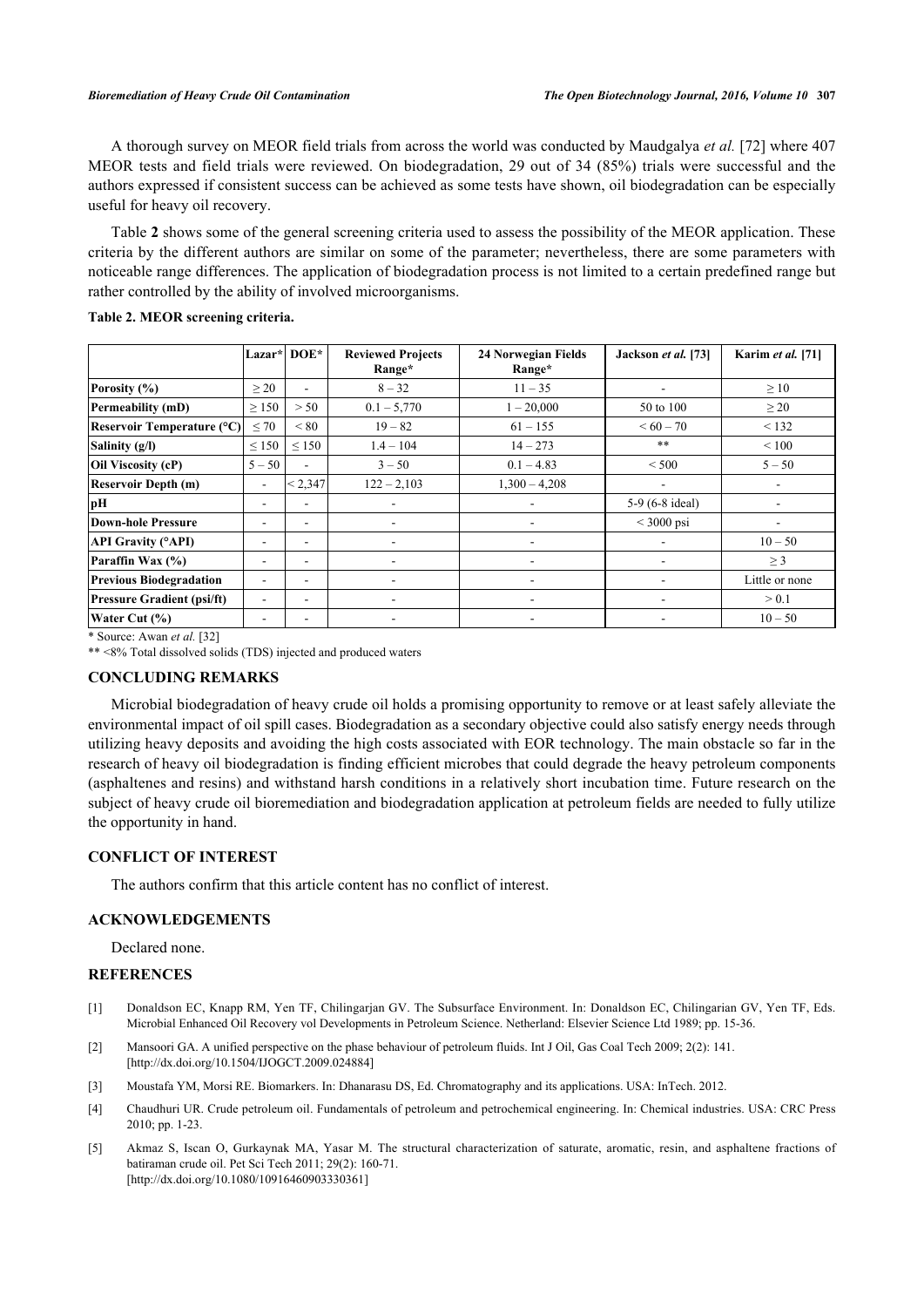#### **308** *The Open Biotechnology Journal, 2016, Volume 10 Al-Sayegh et al.*

- <span id="page-7-0"></span>[6] Speight JG. History and terminology. The chemistry and technology of petroleum. In: Chemical industries.  $4<sup>th</sup>$  ed. USA: CRC Press 2006.
- <span id="page-7-1"></span>[7] Alboudwarej H, Felix JJ, Taylor S, *et al.* Highlighting heavy oil. Oilfield Rev 2006; 18(2): 34-53.
- <span id="page-7-2"></span>[8] Santos RG, Loh W, Bannwart AC, Trevisan OV. An overview of heavy oil properties and its recovery and transportation methods. Braz J Chem Eng 2014; 31: 571-90. [\[http://dx.doi.org/10.1590/0104-6632.20140313s00001853\]](http://dx.doi.org/10.1590/0104-6632.20140313s00001853)
- <span id="page-7-3"></span>[9] Bachmann RT, Johnson AC, Edyvean RGJ. Biotechnology in the petroleum industry: An overview. Int Biodeteriorat Biodegrad 2014; 86(Part C(0)): 225-37. [\[http://dx.doi.org/http://dx.doi.org/10.1016/j.ibiod.2013.09.011\]](http://dx.doi.org/http://dx.doi.org/10.1016/j.ibiod.2013.09.011)
- <span id="page-7-4"></span>[10] Davarpanah L, Vahabzadeh F, Dermanaki A. Structural study of asphaltenes from iranian heavy crude oil. Oil Gas Sci Technol – Revu'IFP Energies nouvelles 2013; 70(6): 1035-49. [\[http://dx.doi.org/10.2516/ogst/2012066](http://dx.doi.org/10.2516/ogst/2012066)]
- <span id="page-7-5"></span>[11] Ghollami M, Roayaei M, Ghavipanjeh F, Rasekh B. Bioconversion of heavy hydrocarbon cuts containing high amounts of resins by microbial consortia. J Pet Environ Biotechnol 2013; 04(02). [\[http://dx.doi.org/10.4172/2157-7463.1000139](http://dx.doi.org/10.4172/2157-7463.1000139)]
- <span id="page-7-6"></span>[12] Goual L. Petroleum asphaltenes. In: Abdel-Raouf ME, Ed. Crude oil emulsions- composition stability and characterization. USA: InTech 2012. [\[http://dx.doi.org/10.5772/35875\]](http://dx.doi.org/10.5772/35875)
- <span id="page-7-7"></span>[13] Leon V, Kumar M. Biological upgrading of heavy crude oil. Biotech Bioprocess Engr 2005; 10(6): 471-81. [\[http://dx.doi.org/10.1007/BF02932281\]](http://dx.doi.org/10.1007/BF02932281)
- <span id="page-7-8"></span>[14] Vert M, Doi Y, Hellwich K-H, *et al.* Terminology for biorelated polymers and applications (IUPAC Recommendations 2012). Pure Appl Chem 2012; 377.
- <span id="page-7-9"></span>[15] Vidali M. Bioremediation. An overview. Pure Appl Chem 2001; 73(7): 1163-72. [\[http://dx.doi.org/10.1351/pac200173071163\]](http://dx.doi.org/10.1351/pac200173071163)
- <span id="page-7-10"></span>[16] Brzeszcz J, Steliga T, Kapusta P, Turkiewicz A, Kaszycki P. R-strategist *versus* K-strategist for the application in bioremediation of hydrocarbon-contaminated soils. Int Biodeteriorat Biodegrad 2016; 106: 41-52. [\[http://dx.doi.org/10.1016/j.ibiod.2015.10.001](http://dx.doi.org/10.1016/j.ibiod.2015.10.001)]
- <span id="page-7-11"></span>[17] Owens EH, Taylor E, Humphrey B. The persistence and character of stranded oil on coarse-sediment beaches. Mar Pollut Bull 2008; 56(1): 14-26. [\[http://dx.doi.org/10.1016/j.marpolbul.2007.08.020\]](http://dx.doi.org/10.1016/j.marpolbul.2007.08.020) [PMID: [18001804](http://www.ncbi.nlm.nih.gov/pubmed/18001804)]
- <span id="page-7-12"></span>[18] Tyagi M, da Fonseca MM, de Carvalho CC. Bioaugmentation and biostimulation strategies to improve the effectiveness of bioremediation processes. Biodegradation 2011; 22(2): 231-41. [\[http://dx.doi.org/10.1007/s10532-010-9394-4\]](http://dx.doi.org/10.1007/s10532-010-9394-4) [PMID: [20680666](http://www.ncbi.nlm.nih.gov/pubmed/20680666)]
- <span id="page-7-13"></span>[19] Rahman KS, Rahman TJ, Kourkoutas Y, Petsas I, Marchant R, Banat IM. Enhanced bioremediation of n-alkane in petroleum sludge using bacterial consortium amended with rhamnolipid and micronutrients. Bioresour Technol 2003; 90(2): 159-68. [\[http://dx.doi.org/10.1016/S0960-8524\(03\)00114-7\]](http://dx.doi.org/10.1016/S0960-8524(03)00114-7) [PMID: [12895559](http://www.ncbi.nlm.nih.gov/pubmed/12895559)]
- <span id="page-7-14"></span>[20] Bubela B. Geobiology and microbiologically enhanced oil recovery. In: Donaldson EC, Chilingarian GV, Yen TF, Eds. Microbial enhanced oil recovery vol developments in petroleum science. Netherland: Elsevier Science Ltd 1989; pp. 75-97. [\[http://dx.doi.org/10.1016/S0376-7361\(09\)70092-5\]](http://dx.doi.org/10.1016/S0376-7361(09)70092-5)
- <span id="page-7-15"></span>[21] Wentzel A, Ellingsen TE, Kotlar H-K, Zotchev SB, Throne-Holst M. Bacterial metabolism of long-chain n-alkanes. Appl Microbiol Biotechnol 2007; 76(6): 1209-21. [\[http://dx.doi.org/10.1007/s00253-007-1119-1\]](http://dx.doi.org/10.1007/s00253-007-1119-1) [PMID: [17673997](http://www.ncbi.nlm.nih.gov/pubmed/17673997)]
- <span id="page-7-16"></span>[22] Healy MG, Devine CM, Murphy R. Microbial production of biosurfactants. In: Wise DL, Ed. Studies in environmental science. Netherland: Elsevier 1997; pp. 179-95.
- <span id="page-7-17"></span>[23] Das N, Chandran P. Microbial degradation of petroleum hydrocarbon contaminants: An overview. Biotech Resnternat 2011; 2011: 13. [\[http://dx.doi.org/10.4061/2011/941810](http://dx.doi.org/10.4061/2011/941810)]
- <span id="page-7-18"></span>[24] Joshi SJ, Desai AJ. Biosurfactant's role in bioremediation of NAPL and fermentative production. In: Sen R, Ed. Biosurfactants advances in experimental medicine and biology. New York, USA: Springer 2010; pp. 222-35.
- <span id="page-7-19"></span>[25] Makkar RS, Rockne KJ. Comparison of synthetic surfactants and biosurfactants in enhancing biodegradation of polycyclic aromatic hydrocarbons. Environ Toxicol Chem 2003; 22(10): 2280-92. [\[http://dx.doi.org/10.1897/02-472](http://dx.doi.org/10.1897/02-472)] [PMID: [14551990](http://www.ncbi.nlm.nih.gov/pubmed/14551990)]
- <span id="page-7-20"></span>[26] Patel J, Borgohain S, Kumar M, Rangarajan V, Somasundaran P, Sen R. Recent developments in microbial enhanced oil recovery. Renew Sustain Energy Rev 2015; 52: 1539-58. [\[http://dx.doi.org/10.1016/j.rser.2015.07.135](http://dx.doi.org/10.1016/j.rser.2015.07.135)]
- <span id="page-7-21"></span>[27] Ramérez-Corredores MM, Abhijeet PB. Emerging biocatalytic processes. Studies in surface science and catalysis. Netherland: Elsevier 2007; pp. 65-226.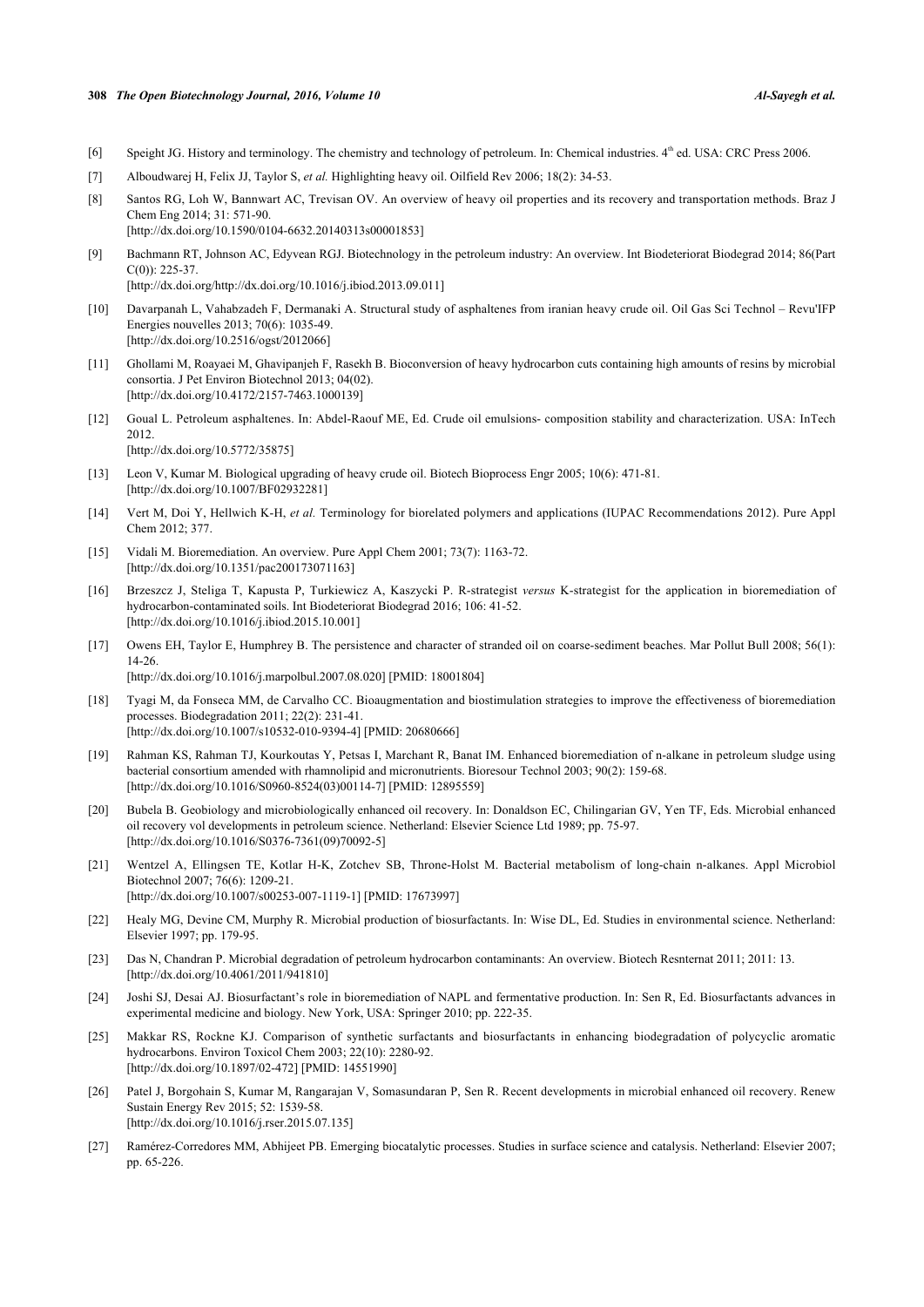- <span id="page-8-0"></span>[28] Sen R. Biotechnology in petroleum recovery: The microbial EOR. Pror Energy Combust Sci 2008; 34(6): 714-24. [\[http://dx.doi.org/10.1016/j.pecs.2008.05.001](http://dx.doi.org/10.1016/j.pecs.2008.05.001)]
- <span id="page-8-1"></span>[29] Lazar I, Petrisor IG, Yen TF. Microbial Enhanced Oil Recovery (MEOR). Pet Sci Tech 2007; 25(11): 1353-66. [\[http://dx.doi.org/10.1080/10916460701287714\]](http://dx.doi.org/10.1080/10916460701287714)
- <span id="page-8-2"></span>[30] Bryant S, Lockhart T. Reservoir engineering analysis of microbial enhanced oil recovery. SPE Reser Eval Eng 2002; 5(5). [\[http://dx.doi.org/10.2118/79719-PA\]](http://dx.doi.org/10.2118/79719-PA)
- <span id="page-8-3"></span>[31] Singh A, Singh B, Ward O. Potential applications of bioprocess technology in petroleum industry. Biodegradation 2012; 23(6): 865-80. [\[http://dx.doi.org/10.1007/s10532-012-9577-2\]](http://dx.doi.org/10.1007/s10532-012-9577-2) [PMID: [22829348](http://www.ncbi.nlm.nih.gov/pubmed/22829348)]
- <span id="page-8-4"></span>[32] Awan A, Teigland R, Kleppe J. A survey of north sea enhanced-oil-recovery projects initiated during the years 1975 to 2005 (SPE 99546). SPE Reser Eval Eng 2008; 11(3): 497-512. [\[http://dx.doi.org/10.2118/99546-PA\]](http://dx.doi.org/10.2118/99546-PA)
- <span id="page-8-5"></span>[33] Head IM, Jones DM, Röling WF. Marine microorganisms make a meal of oil. Nat Rev Microbiol 2006; 4(3): 173-82. [\[http://dx.doi.org/10.1038/nrmicro1348](http://dx.doi.org/10.1038/nrmicro1348)] [PMID: [16489346\]](http://www.ncbi.nlm.nih.gov/pubmed/16489346)
- <span id="page-8-6"></span>[34] Prince RC, Gramain A, McGenity TJ. Prokaryotic hydrocarbon degraders. In: Timmis K, Ed. Handbook of hydrocarbon and lipid microbiology. Springer: Berlin Heidelberg 2010; pp. 1669-92. [\[http://dx.doi.org/10.1007/978-3-540-77587-4\\_118](http://dx.doi.org/10.1007/978-3-540-77587-4_118)]
- <span id="page-8-7"></span>[35] Chikere C, Okpokwasili G, Chikere B. Monitoring of microbial hydrocarbon remediation in the soil. 3 Biotech 2011; 1(3): 117-38. [\[http://dx.doi.org/10.1007/s13205-011-0014-8\]](http://dx.doi.org/10.1007/s13205-011-0014-8)
- <span id="page-8-8"></span>[36] Buehler K, Schmid A. Biopetrochemicals *via* biocatalysis by hydrocarbons microbes and their enzymes. In: Timmis K, Ed. Handbook of hydrocarbon and lipid microbiology. Springer: Berlin Heidelberg 2010; pp. 2877-90. [\[http://dx.doi.org/10.1007/978-3-540-77587-4\\_213](http://dx.doi.org/10.1007/978-3-540-77587-4_213)]
- <span id="page-8-9"></span>[37] Hawumba J, Sseruwagi P, Hung Y-T, Wang L. Bioremediation. In: Wang LK, Tay J-H, Tay ST, Hung Y-T, Eds. Environmental bioengineering Handbook of environmental engineering. USA: Humana Press 2010; pp. 277-316. [\[http://dx.doi.org/10.1007/978-1-60327-031-1\\_9](http://dx.doi.org/10.1007/978-1-60327-031-1_9)]
- <span id="page-8-10"></span>[38] Rajaei S, Seyedi SM, Raiesi F, Shiran B, Raheb J. Characterization and potentials of indigenous oil-degrading bacteria inhabiting the rhizosphere of wild oat (*Avena fatua* L.) in south west of Iran. Iranian J Biotechnol 2013; 11(1): 32-40. [\[http://dx.doi.org/10.5812/ijb.9334](http://dx.doi.org/10.5812/ijb.9334)]
- <span id="page-8-11"></span>[39] Higashioka Y, Kojima H, Sato S, Fukui M. Microbial community analysis at crude oil-contaminated soils targeting the 16S ribosomal RNA, xylM, C23O, and bcr genes. J Appl Microbiol 2009; 107(1): 126-35. [\[http://dx.doi.org/10.1111/j.1365-2672.2009.04198.x\]](http://dx.doi.org/10.1111/j.1365-2672.2009.04198.x) [PMID: [19298506](http://www.ncbi.nlm.nih.gov/pubmed/19298506)]
- <span id="page-8-12"></span>[40] Xu N, Bao M, Sun P, Li Y. Study on bioadsorption and biodegradation of petroleum hydrocarbons by a microbial consortium. Bioresour Technol 2013; 149(0): 22-30. [\[http://dx.doi.org/10.1016/j.biortech.2013.09.024](http://dx.doi.org/10.1016/j.biortech.2013.09.024)] [PMID: [24084200\]](http://www.ncbi.nlm.nih.gov/pubmed/24084200)
- <span id="page-8-13"></span>[41] Sierra-Garcia IN. Oliveira VMd microbial hydrocarbon degradation: efforts to understand biodegradation in petroleum reservoirs. Biodegradation - Engineering and Technology 2013.
- <span id="page-8-14"></span>[42] Salanitro JP. Bioremediation of petroleum hydrocarbons in soil Advances in Agronomy. USA: Academic Press 2001; pp. 53-105.
- <span id="page-8-15"></span>[43] Minai-Tehrani D, Herfatmanesh A. Biodegradation of aliphatic and aromatic fractions of heavy crude oil-contaminated soil: A pilot study. Bioremediat J 2007; 11(2): 71-6. [\[http://dx.doi.org/10.1080/10889860701351589\]](http://dx.doi.org/10.1080/10889860701351589)
- <span id="page-8-16"></span>[44] Pi Y, Meng L, Bao M, Sun P, Lu J. Degradation of crude oil and relationship with bacteria and enzymatic activities in laboratory testing. Int Biodeteriorat Biodegrad 2016; 106: 106-16. [\[http://dx.doi.org/10.1016/j.ibiod.2015.10.015](http://dx.doi.org/10.1016/j.ibiod.2015.10.015)]
- <span id="page-8-17"></span>[45] McGenity TJ, Gramain A. Cultivation of halophilic hydrocarbon degraders. In: Timmis K, Ed. Handbook of hydrocarbon and lipid microbiology. Springer : Berlin Heidelberg 2010; pp. 3847-54. [\[http://dx.doi.org/10.1007/978-3-540-77587-4\\_301](http://dx.doi.org/10.1007/978-3-540-77587-4_301)]
- <span id="page-8-18"></span>[46] Tam NFY, Guo CL, Yau WY, Wong YS. Preliminary study on biodegradation of phenanthrene by bacteria isolated from mangrove sediments in Hong Kong. Mar Pollu Bull 2002; 45(1-12): 316-24. [\[http://dx.doi.org/10.1016/S0025-326X\(02\)00108-X](http://dx.doi.org/10.1016/S0025-326X(02)00108-X)]
- <span id="page-8-19"></span>[47] Xu T, Chen C, Liu C, Zhang S, Wu Y, Zhang P. A novel way to enhance the oil recovery ratio by *Streptococcus* sp. BT-003. J Basic Microbiol 2009; 49(5): 477-81. [\[http://dx.doi.org/10.1002/jobm.200800345](http://dx.doi.org/10.1002/jobm.200800345)] [PMID: [19322834\]](http://www.ncbi.nlm.nih.gov/pubmed/19322834)
- <span id="page-8-20"></span>[48] Gao CH, Zekri A. Applications of microbial-enhanced oil recovery technology in the past decade. Energy Sources, Part A: Recov Util Environ Effects 2011; 33(10): 972-89. [\[http://dx.doi.org/10.1080/15567030903330793\]](http://dx.doi.org/10.1080/15567030903330793)
- <span id="page-8-21"></span>[49] Doghaish NM. Analysis of enhanced oil recovery processes - a literature review. Canada: Dalhousie University 2009. MR50008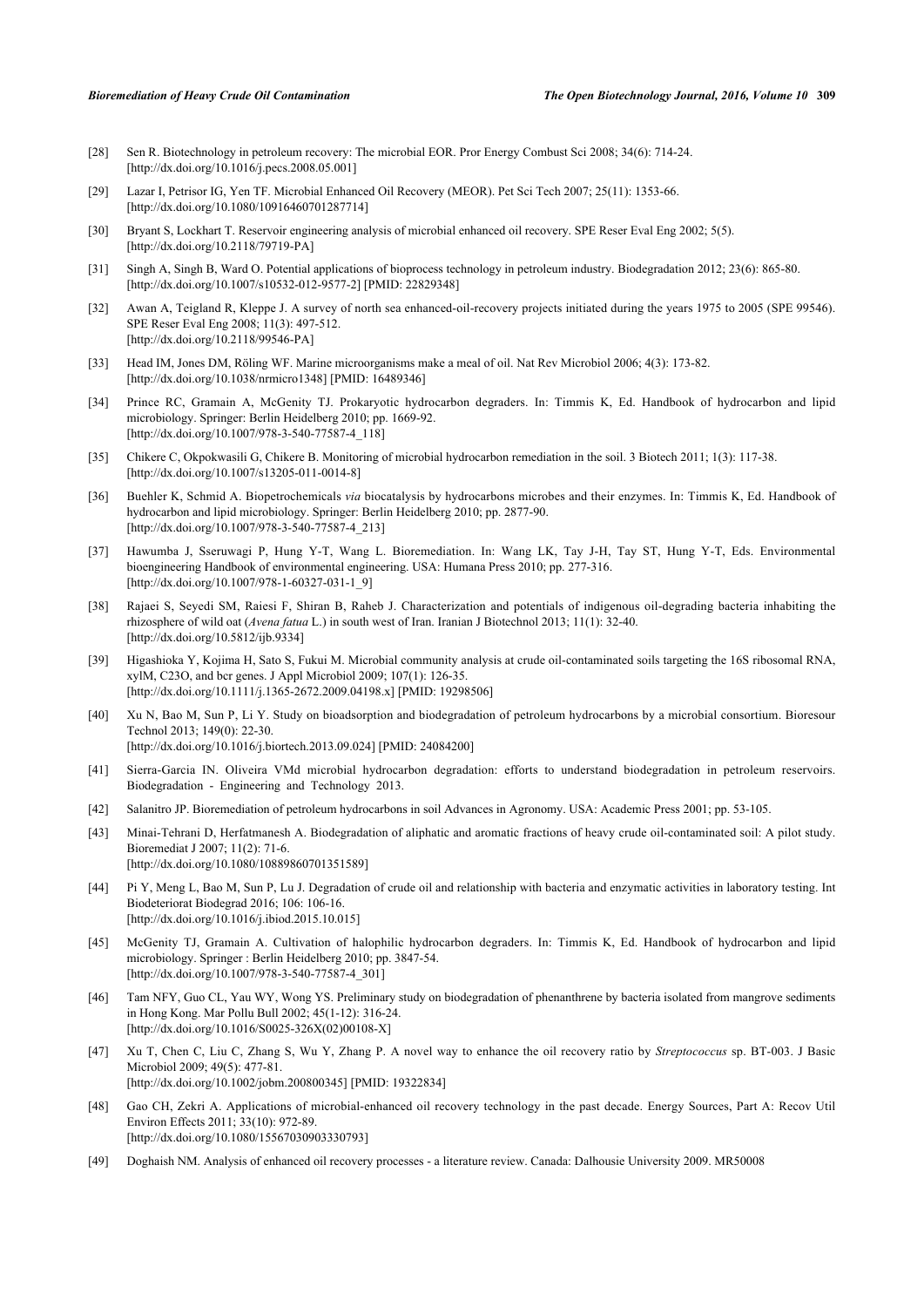#### **310** *The Open Biotechnology Journal, 2016, Volume 10 Al-Sayegh et al.*

- <span id="page-9-0"></span>[50] Al-Bahry SN, Al-Wahaibi YM, Al-Hinai B, *et al.* Potential in heavy oil biodegradation *via* enrichment of spore forming bacterial consortia. J Pet Explor Prod Tech 2016; 1-13.
- <span id="page-9-1"></span>[51] Joshi SJ, Geetha SJ, Desai AJ. Characterization and application of biosurfactant produced by bacillus licheniformis R2. Appl Biochem Biotechnol 2015; 177(2): 346-61.

[\[http://dx.doi.org/10.1007/s12010-015-1746-4\]](http://dx.doi.org/10.1007/s12010-015-1746-4) [PMID: [26186955](http://www.ncbi.nlm.nih.gov/pubmed/26186955)]

- <span id="page-9-2"></span>[52] Al-Wahaibi Y, Joshi S, Al-Bahry S, Elshafie A, Al-Bemani A, Shibulal B. Biosurfactant production by Bacillus subtilis B30 and its application in enhancing oil recovery. Colloids Surf B Biointerfaces 2014; 114: 324-33. [\[http://dx.doi.org/10.1016/j.colsurfb.2013.09.022](http://dx.doi.org/10.1016/j.colsurfb.2013.09.022)] [PMID: [24240116\]](http://www.ncbi.nlm.nih.gov/pubmed/24240116)
- <span id="page-9-3"></span>[53] Liu Y, Hu X, Liu H. Industrial-scale culturing of the crude oil-degrading marine *Acinetobacter* sp. strain HC8-3S. Int Biodeteriorat Biodegrad 2016; 107: 56-61.

[\[http://dx.doi.org/10.1016/j.ibiod.2015.11.007](http://dx.doi.org/10.1016/j.ibiod.2015.11.007)]

- <span id="page-9-4"></span>[54] Groudeva VI, Groudev SN, Doycheva AS. Bioremediation of waters contaminated with crude oil and toxic heavy metals. Int J Miner Process 2001; 62(1–4): 293-9. [\[http://dx.doi.org/10.1016/S0301-7516\(00\)00060-0\]](http://dx.doi.org/10.1016/S0301-7516(00)00060-0)
- <span id="page-9-5"></span>[55] Kafilzadeh F, Khosrobak A, Jamali H. Isolation and identification of phenanthrene degrading bacteria from the soil around oil company of andimeshk and investigation of their growth kinetics. Polycycl Aromat Compd 2016; 36(1): 58-71. [\[http://dx.doi.org/10.1080/10406638.2015.1037006\]](http://dx.doi.org/10.1080/10406638.2015.1037006)
- <span id="page-9-6"></span>[56] Yang Z, Zhang Z, Chai L, Wang Y, Liu Y, Xiao R. Bioleaching remediation of heavy metal-contaminated soils using *Burkholderia* sp. Z-90. J Hazard Mater 2016; 301: 145-52. [\[http://dx.doi.org/10.1016/j.jhazmat.2015.08.047](http://dx.doi.org/10.1016/j.jhazmat.2015.08.047)] [PMID: [26348147\]](http://www.ncbi.nlm.nih.gov/pubmed/26348147)
- <span id="page-9-7"></span>[57] Shen W, Zhu N, Cui J, *et al.* Ecotoxicity monitoring and bioindicator screening of oil-contaminated soil during bioremediation. Ecotoxicol Environ Saf 2016; 124: 120-8. [\[http://dx.doi.org/10.1016/j.ecoenv.2015.10.005\]](http://dx.doi.org/10.1016/j.ecoenv.2015.10.005) [PMID: [26491984](http://www.ncbi.nlm.nih.gov/pubmed/26491984)]
- <span id="page-9-8"></span>[58] Li C, Zhou Z-X, Jia X-Q, Chen Y, Liu J, Wen J-P. Biodegradation of crude oil by a newly isolated strain Rhodococcus sp. JZX-01. Appl Biochem Biotechnol 2013; 171(7): 1715-25. [\[http://dx.doi.org/10.1007/s12010-013-0451-4\]](http://dx.doi.org/10.1007/s12010-013-0451-4) [PMID: [23996118](http://www.ncbi.nlm.nih.gov/pubmed/23996118)]
- <span id="page-9-9"></span>[59] Lavania M, Cheema S, Sarma PM, Mandal AK, Lal B. Biodegradation of asphalt by Garciaella petrolearia TERIG02 for viscosity reduction of heavy oil. Biodegradation 2012; 23(1): 15-24. [\[http://dx.doi.org/10.1007/s10532-011-9482-0\]](http://dx.doi.org/10.1007/s10532-011-9482-0) [PMID: [21611744](http://www.ncbi.nlm.nih.gov/pubmed/21611744)]
- <span id="page-9-10"></span>[60] Darvishi P, Mowla D, Ayatollahi S, Niazi A. Biodegradation of heavy crude oil in wastewater by an efficient strain, ERCPPI-1. Desalination Water Treat 2011; 28(1-3): 46-54. [\[http://dx.doi.org/10.5004/dwt.2011.2199\]](http://dx.doi.org/10.5004/dwt.2011.2199)
- <span id="page-9-11"></span>[61] Tavassoli T, Mousavi SM, Shojaosadati SA, Salehizadeh H. Asphaltene biodegradation using microorganisms isolated from oil samples. Fuel 2012; 93(0): 142-8. [\[http://dx.doi.org/10.1016/j.fuel.2011.10.021](http://dx.doi.org/10.1016/j.fuel.2011.10.021)]
- <span id="page-9-12"></span>[62] Kopytov MA, Filatov DA, Altunina LK. Biodegradation of high-molecular-mass heteroatomic components of heavy oil. Petrol Chem 2014; 54(1): 58-64. [\[http://dx.doi.org/10.1134/S0965544113040087](http://dx.doi.org/10.1134/S0965544113040087)]
- <span id="page-9-13"></span>[63] Ali HR, El-Gendy NS, Moustafa YM, Roushdy MI, Hashem AI. Potential in heavy oil biodegradation *via* enrichment of spore forming bacterial consortia. J Pet Explor and Prod Tech 2016; 1-13. [\[http://dx.doi.org/10.5402/2012/435485](http://dx.doi.org/10.5402/2012/435485)]
- <span id="page-9-14"></span>[64] Huang L, Yu L, Luo Z, Song S, Bo H, Zheng C. A microbial-enhanced oil recovery trial in huabei oilfield in China. Pet Sci Tech 2014; 32(5): 584-92.

[\[http://dx.doi.org/10.1080/10916466.2010.497788\]](http://dx.doi.org/10.1080/10916466.2010.497788)

- <span id="page-9-15"></span>[65] Al-Sayegh A, Al-Wahaibi Y, Al-Bahry S, Elshafie A, Al-Bemani A, Joshi S. Microbial enhanced heavy crude oil recovery through biodegradation using bacterial isolates from an Omani oil field. Microb Cell Fact 2015; 14(1): 141. [\[http://dx.doi.org/10.1186/s12934-015-0330-5\]](http://dx.doi.org/10.1186/s12934-015-0330-5) [PMID: [26377922](http://www.ncbi.nlm.nih.gov/pubmed/26377922)]
- <span id="page-9-16"></span>[66] Chandankere R, Yao J, Cai M, Masakorala K, Jain AK, Choi MM. Properties and characterization of biosurfactant in crude oil biodegradation by bacterium *Bacillus methylotrophicus* USTBa. Fuel 2014; 122(0): 140-8. [\[http://dx.doi.org/10.1016/j.fuel.2014.01.023](http://dx.doi.org/10.1016/j.fuel.2014.01.023)]
- <span id="page-9-17"></span>[67] Rahman KS, Thahira-Rahman J, Lakshmanaperumalsamy P, Banat IM. Towards efficient crude oil degradation by a mixed bacterial consortium. Bioresour Technol 2002; 85(3): 257-61. [\[http://dx.doi.org/10.1016/S0960-8524\(02\)00119-0\]](http://dx.doi.org/10.1016/S0960-8524(02)00119-0) [PMID: [12365493](http://www.ncbi.nlm.nih.gov/pubmed/12365493)]
- <span id="page-9-18"></span>[68] Cameotra SS, Singh P. Bioremediation of oil sludge using crude biosurfactants. Int Biodeteriorat Biodegrad 2008; 62(3): 274-80. [\[http://dx.doi.org/10.1016/j.ibiod.2007.11.009](http://dx.doi.org/10.1016/j.ibiod.2007.11.009)]
- <span id="page-9-19"></span>[69] Widdel F. Cultivation of anaerobic microorganisms with hydrocarbons as growth substrates. In: Timmis K, Ed. Handbook of hydrocarbon and lipid microbiology. Berlin Heidelberg: Springer 2010; pp. 3787-98.